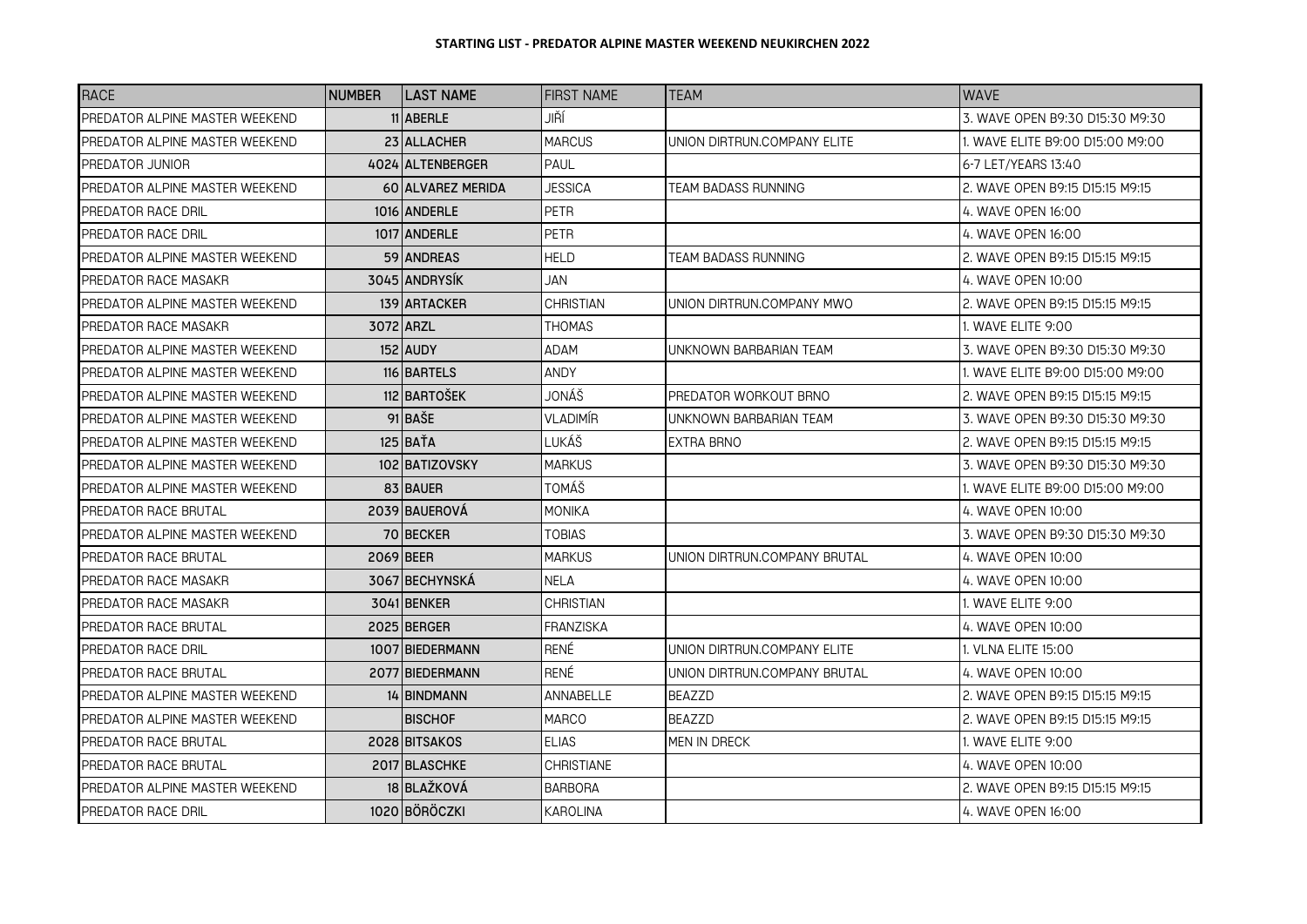| PREDATOR RACE DRIL             |           | 1021 BÖRÖCZKI                 | <b>KARL</b>      |                                       | 4. WAVE OPEN 16:00               |
|--------------------------------|-----------|-------------------------------|------------------|---------------------------------------|----------------------------------|
| PREDATOR ALPINE MASTER WEEKEND |           | 53 BORS                       | <b>MARKUS</b>    | UNION DIRTRUN.COMPANY MWO             | 1. WAVE ELITE B9:00 D15:00 M9:00 |
| PREDATOR ALPINE MASTER WEEKEND |           | 10 BRABEC                     | TOMÁŠ            |                                       | 2. WAVE OPEN B9:15 D15:15 M9:15  |
| PREDATOR RACE MASAKR           |           | 3043 BRANDNER                 | <b>NORBERT</b>   |                                       | 4. WAVE OPEN 10:00               |
| PREDATOR RACE DRIL             |           | 1014 BRANDSTETTER             | <b>ALEXANDRA</b> | UNION DIRTRUN.COMPANY DRIL            | 4. WAVE OPEN 16:00               |
| PREDATOR RACE MASAKR           |           | 3044 BREJNÍKOVÁ               | <b>KRISTÝNA</b>  |                                       | 4. WAVE OPEN 10:00               |
| PREDATOR ALPINE MASTER WEEKEND |           | 133 BRUCKNER                  | <b>RENE</b>      | UNION DIRTRUN.COMPANY ELITE           | 1. WAVE ELITE B9:00 D15:00 M9:00 |
| PREDATOR JUNIOR                |           | 4014 BRUGGER                  | <b>NOAH</b>      |                                       | 10-11 LET/YEARS 14:00            |
| PREDATOR ALPINE MASTER WEEKEND |           | 81 BUCZKO                     | PETRA            |                                       | 2. WAVE OPEN B9:15 D15:15 M9:15  |
| PREDATOR ALPINE MASTER WEEKEND |           | 15 BUCHNER                    | ALEXANDRA        | <b>BEAZZD</b>                         | 2. WAVE OPEN B9:15 D15:15 M9:15  |
| PREDATOR RACE BRUTAL           |           | 2009 BURDA                    | TOMÁŠ            |                                       | 4. WAVE OPEN 10:00               |
| PREDATOR RACE MASAKR           |           | 3029 CENEFELS                 | <b>FILILP</b>    |                                       | 1. WAVE ELITE 9:00               |
| PREDATOR ALPINE MASTER WEEKEND |           | 96 CERNY                      | <b>HANNES</b>    |                                       | 1. WAVE ELITE B9:00 D15:00 M9:00 |
| PREDATOR RACE MASAKR           |           | 3023 CIBOCH                   | <b>DAVID</b>     | <b>DIVERSITY BEASTS</b>               | 4. WAVE OPEN 10:00               |
| PREDATOR RACE MASAKR           |           | <b>3061 CIMLER GLADIATORS</b> | JIŘÍ             |                                       | 1. WAVE ELITE 9:00               |
| PREDATOR ALPINE MASTER WEEKEND |           | 128 ČAJDA                     | <b>DANIEL</b>    | <b>EXTRA BRNO</b>                     | 2. WAVE OPEN B9:15 D15:15 M9:15  |
| PREDATOR RACE DRIL             |           | 1025 IČASTA                   | ZDENĚK           |                                       | 4. WAVE OPEN 16:00               |
| PREDATOR RACE MASAKR           |           | 3069 ČERNÍK                   | LUKÁŠ            |                                       | 4. WAVE OPEN 10:00               |
| PREDATOR ALPINE MASTER WEEKEND |           | 142 DE BOLLE                  | <b>SETH</b>      | SPARTAN RACE TRAINING GROUP PARDUBICE | 3. WAVE OPEN B9:30 D15:30 M9:30  |
| PREDATOR RACE DRIL             |           | 1057 IDE BOLLE                | LAURA            | SPARTAN RACE TRAINING GROUP PARDUBICE | 4. WAVE OPEN 16:00               |
| PREDATOR ALPINE MASTER WEEKEND |           | <b>74 DIETRICH</b>            | <b>ANDREAS</b>   | UNION DIRTRUN.COMPANY MWO             | 2. WAVE OPEN B9:15 D15:15 M9:15  |
| PREDATOR JUNIOR                |           | 4006 DLOUHÁ                   | <b>AGNES</b>     |                                       | 4-5 LET/YEARS 13:30              |
| PREDATOR ALPINE MASTER WEEKEND |           | 162 DOČEK                     | JAN              |                                       | 3. WAVE OPEN B9:30 D15:30 M9:30  |
| PREDATOR RACE MASAKR           |           | 3039 DR. SZETEI               | <b>VIKTÓRIA</b>  |                                       | 4. WAVE OPEN 10:00               |
| PREDATOR JUNIOR                |           | 4010 DREIER                   | <b>MILEY</b>     |                                       | 4-5 LET/YEARS 13:30              |
| PREDATOR JUNIOR                |           | 4011 DREIER                   | JOLINA           |                                       | 4-5 LET/YEARS 13:30              |
| PREDATOR RACE BRUTAL           | 2027 DUIT |                               | <b>CLAAS</b>     | MEN IN DRECK                          | 1. WAVE ELITE 9:00               |
| PREDATOR RACE BRUTAL           |           | 2062 DURAI                    | <b>OLIVIA</b>    |                                       | 1. WAVE ELITE 9:00               |
| PREDATOR RACE BRUTAL           |           | 2002 DURAJ                    | <b>JAROSLAV</b>  |                                       | 4. WAVE OPEN 10:00               |
| PREDATOR ALPINE MASTER WEEKEND |           | 24 DVOŘÁK                     | JAN              |                                       | 2. WAVE OPEN B9:15 D15:15 M9:15  |
| PREDATOR RACE BRUTAL           |           | 2007 EDLER                    | <b>ALAAT</b>     |                                       | 4. WAVE OPEN 10:00               |
| PREDATOR JUNIOR                |           | 4016 ETZER                    | LUKAS            |                                       | 8-9 LET/YEARS 13:50              |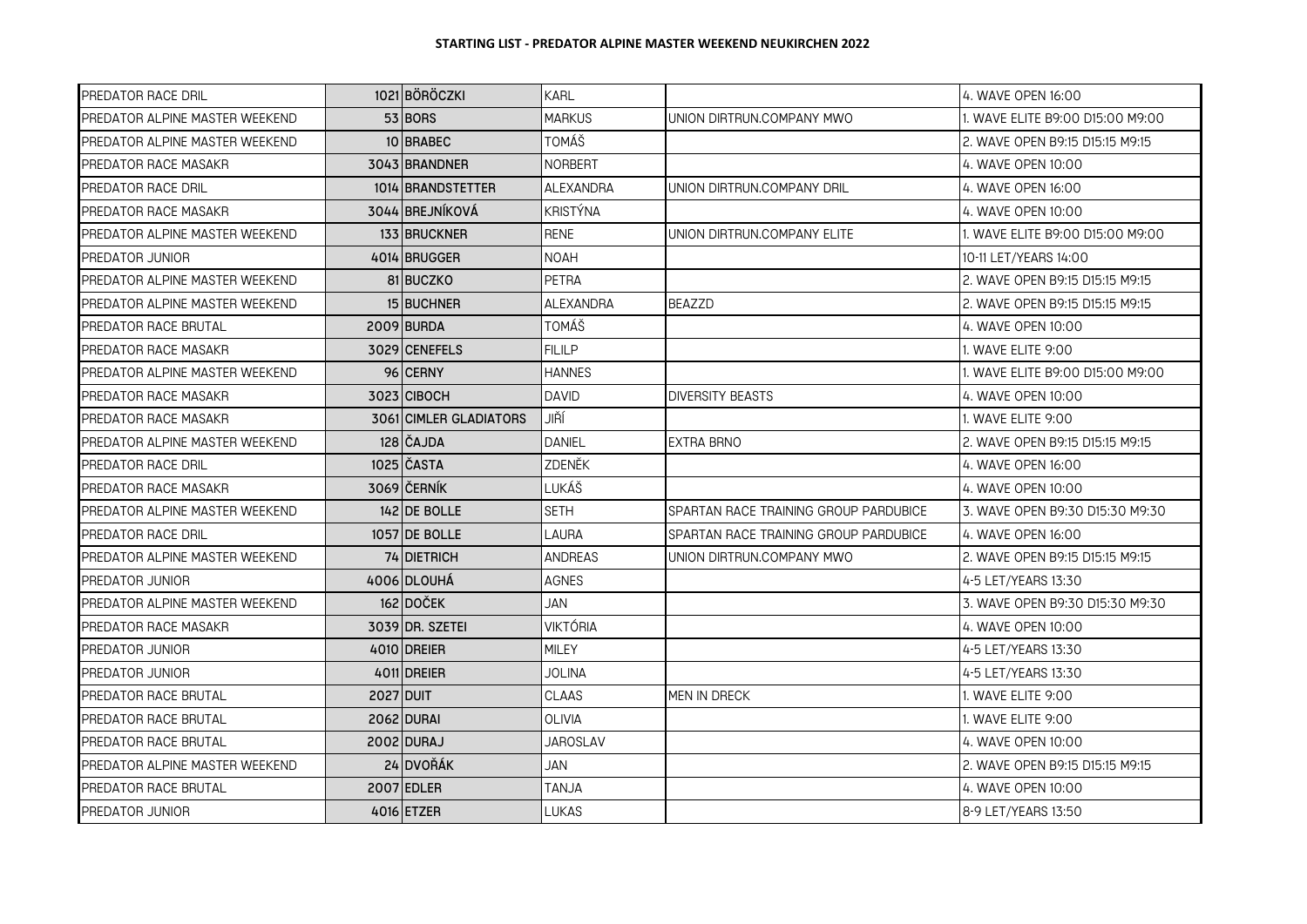| PREDATOR RACE DRIL             | 1032 EXENBERGER     | LARISSA          |                          | 4. WAVE OPEN 16:00               |
|--------------------------------|---------------------|------------------|--------------------------|----------------------------------|
| PREDATOR JUNIOR                | 4018 EXENBERGER     | <b>SIMON</b>     |                          | 10-11 LET/YEARS 14:00            |
| PREDATOR RACE MASAKR           | 3033 FEGERL         | <b>PATRICK</b>   |                          | 4. WAVE OPEN 10:00               |
| PREDATOR ALPINE MASTER WEEKEND | <b>35 FELLINGER</b> | <b>BERNHARD</b>  |                          | 2. WAVE OPEN B9:15 D15:15 M9:15  |
| PREDATOR RACE MASAKR           | 3026 FIALOVÁ        | LENKA            |                          | 1. WAVE ELITE 9:00               |
| <b>PREDATOR JUNIOR</b>         | 4017 FILIP          | <b>MICHAL</b>    |                          | 10-11 LET/YEARS 14:00            |
| PREDATOR ALPINE MASTER WEEKEND | $42$ FISER          | <b>PAVEL</b>     |                          | 2. WAVE OPEN B9:15 D15:15 M9:15  |
| PREDATOR ALPINE MASTER WEEKEND | 124 FLÖSSLER        | JAROMÍR          | <b>EXTRA BRNO</b>        | 2. WAVE OPEN B9:15 D15:15 M9:15  |
| PREDATOR RACE BRUTAL           | 2054 GABELGAARD     | ALNAT            |                          | 1. WAVE ELITE 9:00               |
| PREDATOR RACE BRUTAL           | 2058 GABELGAARD     | <b>CLAUS</b>     |                          | 1. WAVE ELITE 9:00               |
| PREDATOR RACE BRUTAL           | 2097 GALBAVY        | <b>MATEJ</b>     |                          | 4. WAVE OPEN 10:00               |
| <b>PREDATOR RACE MASAKR</b>    | 3006 GALLENZ        | <b>CHRISTOPH</b> |                          | 4. WAVE OPEN 10:00               |
| PREDATOR ALPINE MASTER WEEKEND | 69 GALUSKA          | <b>BIRGIT</b>    |                          | l2. WAVE OPEN B9:15 D15:15 M9:15 |
| PREDATOR ALPINE MASTER WEEKEND | <b>39 GALUSKA</b>   | <b>STEFAN</b>    |                          | 2. WAVE OPEN B9:15 D15:15 M9:15  |
| PREDATOR RACE MASAKR           | 3056 GABLER         | <b>DANIEL</b>    |                          | 4. WAVE OPEN 10:00               |
| PREDATOR ALPINE MASTER WEEKEND | 37 GAUS             | <b>MARTIN</b>    | <b>CELTIC WARRIOR</b>    | 1. WAVE ELITE B9:00 D15:00 M9:00 |
| <b>PREDATOR JUNIOR</b>         | 4003 GAUS           | SAMUEL           |                          | 10-11 LET/YEARS 14:00            |
| PREDATOR RACE BRUTAL           | 2052 GOERTZ         | <b>MATTHIAS</b>  |                          | 4. WAVE OPEN 10:00               |
| PREDATOR ALPINE MASTER WEEKEND | 80 GOLD             | <b>ANDREAS</b>   | SURVIVALRUNNING AUGSBURG | 1. WAVE ELITE B9:00 D15:00 M9:00 |
| PREDATOR ALPINE MASTER WEEKEND | 38 GÖPFERT          | <b>MARTIN</b>    |                          | 1. WAVE ELITE B9:00 D15:00 M9:00 |
| <b>PREDATOR RACE BRUTAL</b>    | 2023 GRIESSER       | <b>MARCUS</b>    |                          | 4. WAVE OPEN 10:00               |
| PREDATOR ALPINE MASTER WEEKEND | 2 I GRUBER          | <b>TIM</b>       |                          | 1. WAVE ELITE B9:00 D15:00 M9:00 |
| PREDATOR ALPINE MASTER WEEKEND | 107 GRUNDNER        | <b>CHRISTIAN</b> |                          | 1. WAVE ELITE B9:00 D15:00 M9:00 |
| PREDATOR ALPINE MASTER WEEKEND | 62 GSCHWANDTL       | ROBERT           | TEAM BADASS RUNNING      | 2. WAVE OPEN B9:15 D15:15 M9:15  |
| PREDATOR RACE BRUTAL           | 2031 GYÖRGYFALVAY   | <b>MARKUS</b>    | MEN IN DRECK             | 1. WAVE ELITE 9:00               |
| PREDATOR ALPINE MASTER WEEKEND | 84 HAIDER           | <b>FRANZ</b>     |                          | l3. WAVE OPEN B9:30 D15:30 M9:30 |
| PREDATOR RACE BRUTAL           | 2048 HÁJKOVÁ        | HANA             |                          | 1. WAVE ELITE 9:00               |
| <b>PREDATOR RACE BRUTAL</b>    | 2085 HÁJKOVÁ        | HANA             |                          | 1. WAVE ELITE 9:00               |
| PREDATOR RACE MASAKR           | 3066 HÁJKOVÁ        | HANA             |                          | 1. WAVE ELITE 9:00               |
| PREDATOR ALPINE MASTER WEEKEND | 49 HAMMERSTAEDT     | MICHAEL          | SURVIVALRUNNING AUGSBURG | 1. WAVE ELITE B9:00 D15:00 M9:00 |
| <b>PREDATOR RACE MASAKR</b>    | 3050 HANDLER        | <b>CHRISTIAN</b> |                          | 1. WAVE ELITE 9:00               |
| PREDATOR ALPINE MASTER WEEKEND | 154 HANOVA          | <b>VERONIKA</b>  |                          | l3. WAVE OPEN B9:30 D15:30 M9:30 |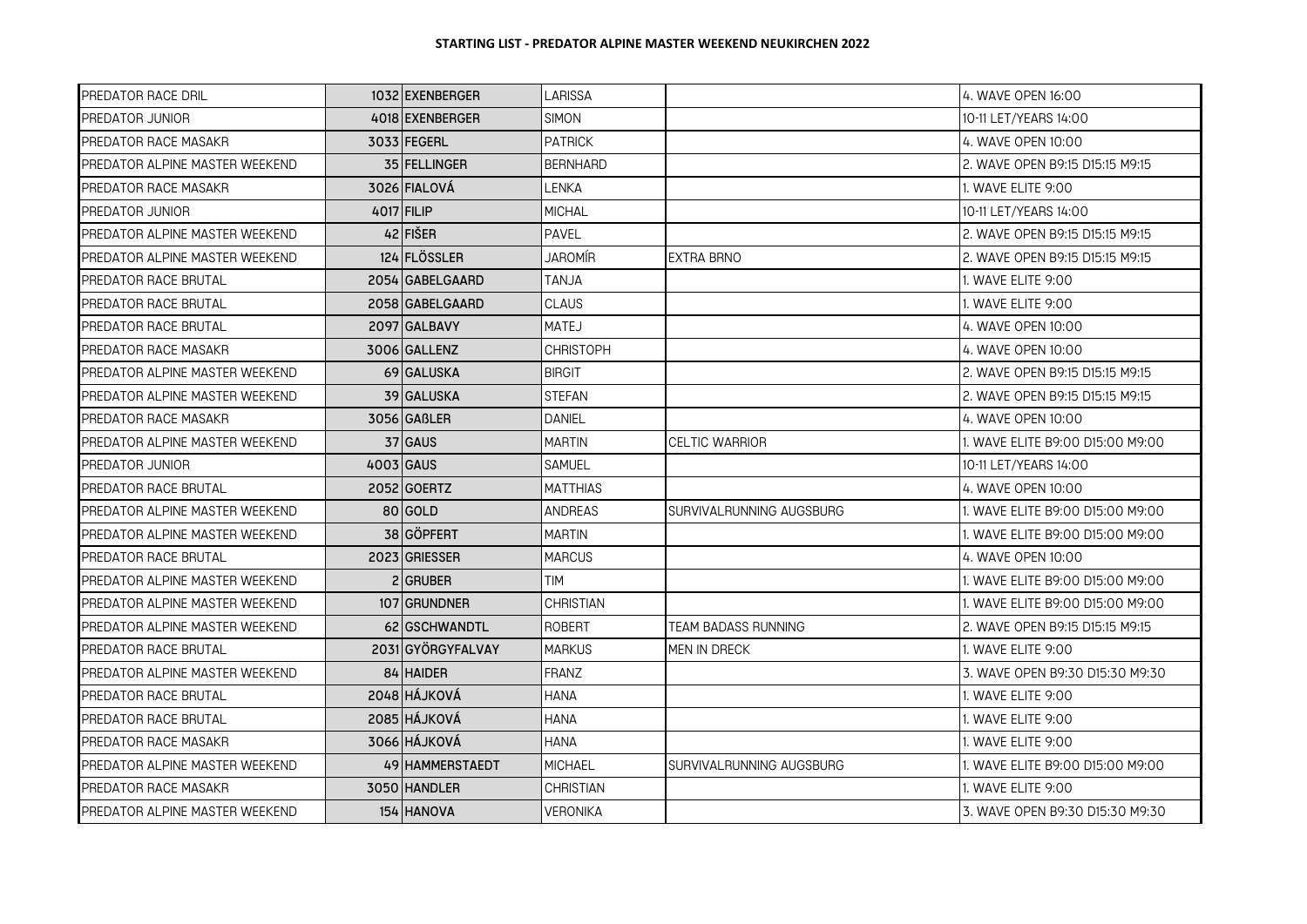| PREDATOR RACE MASAKR           | 3063 HANSLIK   | LUKAS           |                                       | 1. WAVE ELITE 9:00               |
|--------------------------------|----------------|-----------------|---------------------------------------|----------------------------------|
| PREDATOR RACE DRIL             | $1023$ HEJLÍK  | ŠTĚPÁN          |                                       | 4. WAVE OPEN 16:00               |
| PREDATOR ALPINE MASTER WEEKEND | 145 HELGER     | <b>DAVID</b>    | SPARTAN RACE TRAINING GROUP PARDUBICE | 3. WAVE OPEN B9:30 D15:30 M9:30  |
| PREDATOR RACE DRIL             | 1033 HELM      | <b>ANDREAS</b>  |                                       | 4. WAVE OPEN 16:00               |
| PREDATOR RACE MASAKR           | 3055 HELM      | JULIAN          |                                       | 4. WAVE OPEN 10:00               |
| PREDATOR RACE MASAKR           | 3046 HEMZALOVA | KATEŘINA        |                                       | 4. WAVE OPEN 10:00               |
| PREDATOR ALPINE MASTER WEEKEND | 144 HENDRYCH   | JAN             | SPARTAN RACE TRAINING GROUP PARDUBICE | 3. WAVE OPEN B9:30 D15:30 M9:30  |
| PREDATOR RACE DRIL             | 1006 HERZOG    | <b>DAVID</b>    | UNION DIRTRUN.COMPANY ELITE           | . VLNA ELITE 15:00               |
| PREDATOR RACE MASAKR           | 3009 HERZOG    | <b>DAVID</b>    |                                       | . WAVE ELITE 9:00                |
| PREDATOR RACE DRIL             | 1046 HES       | MARTIN          |                                       | 4. WAVE OPEN 16:00               |
| PREDATOR ALPINE MASTER WEEKEND | 61 HETZ        | <b>NORBERT</b>  | TEAM BADASS RUNNING                   | 2. WAVE OPEN B9:15 D15:15 M9:15  |
| PREDATOR ALPINE MASTER WEEKEND | 113 HLADÍK     | <b>TOMÁŠ</b>    | PREDATOR WORKOUT BRNO                 | 2. WAVE OPEN B9:15 D15:15 M9:15  |
| PREDATOR ALPINE MASTER WEEKEND | 1 I HLAVA      | VÁCLAV          |                                       | 2. WAVE OPEN B9:15 D15:15 M9:15  |
| PREDATOR ALPINE MASTER WEEKEND | 90 HLAVNIČKA   | <b>JAKUB</b>    |                                       | . WAVE ELITE B9:00 D15:00 M9:00  |
| PREDATOR ALPINE MASTER WEEKEND | 120 HOBZA      | <b>MARTIN</b>   |                                       | 2. WAVE OPEN B9:15 D15:15 M9:15  |
| <b>PREDATOR RACE BRUTAL</b>    | 2064 HOFER     | <b>BENJAMIN</b> |                                       | 1. WAVE ELITE 9:00               |
| PREDATOR RACE MASAKR           | 3015 HOFMAN    | TOMÁŠ           |                                       | 4. WAVE OPEN 10:00               |
| PREDATOR RACE DRIL             | 1055 HOLČÍK    | LEOŠ            | SPARTAN RACE TRAINING GROUP PARDUBICE | 4. WAVE OPEN 16:00               |
| PREDATOR RACE BRUTAL           | 2092 HOLČÍK    | LEOŠ            | SPARTAN RACE TRAINING GROUP PARDUBICE | 4. WAVE OPEN 10:00               |
| PREDATOR ALPINE MASTER WEEKEND | 13 HOPPE       | ULLA            | <b>BEAZZD</b>                         | 2. WAVE OPEN B9:15 D15:15 M9:15  |
| PREDATOR ALPINE MASTER WEEKEND | 149 HORÁK      | MATĚJ           | SPARTAN RACE TRAINING GROUP PARDUBICE | 3. WAVE OPEN B9:30 D15:30 M9:30  |
| PREDATOR ALPINE MASTER WEEKEND | 121 HORKÝ      | DAVID           | EXTRA BRNO                            | 2. WAVE OPEN B9:15 D15:15 M9:15  |
| PREDATOR RACE MASAKR           | 3038 HORVATH   | CSABA           |                                       | 4. WAVE OPEN 10:00               |
| PREDATOR ALPINE MASTER WEEKEND | 21 HÖSEL       | <b>THOMAS</b>   | UNION DIRTRUN.COMPANY MWO             | 2. WAVE OPEN B9:15 D15:15 M9:15  |
| PREDATOR ALPINE MASTER WEEKEND | 17 HOUSKOVÁ    | NATÁLIE         | UNKNOWN BARBARIAN TEAM                | 3. WAVE OPEN B9:30 D15:30 M9:30  |
| PREDATOR RACE MASAKR           | 3035 HOZ       | <b>JAKUB</b>    |                                       | 4. WAVE OPEN 10:00               |
| PREDATOR ALPINE MASTER WEEKEND | 93 HÜHNERFELD  | <b>SVEN</b>     |                                       | I. WAVE ELITE B9:00 D15:00 M9:00 |
| PREDATOR ALPINE MASTER WEEKEND | <b>158 HUK</b> | <b>PETR</b>     | PREDATOR WORKOUT DĚČÍN                | 3. WAVE OPEN B9:30 D15:30 M9:30  |
| PREDATOR ALPINE MASTER WEEKEND | 86 HURDA       | JAKUB           | SPARTAN RACE TRAINING GROUP PARDUBICE | 3. WAVE OPEN B9:30 D15:30 M9:30  |
| PREDATOR ALPINE MASTER WEEKEND | 110 HURT       | LUKÁŠ           | PREDATOR WORKOUT BRNO                 | 2. WAVE OPEN B9:15 D15:15 M9:15  |
| PREDATOR ALPINE MASTER WEEKEND | 148 HYBLER     | <b>MICHAL</b>   | SPARTAN RACE TRAINING GROUP PARDUBICE | 3. WAVE OPEN B9:30 D15:30 M9:30  |
| PREDATOR ALPINE MASTER WEEKEND | 160 CHLEBORÁD  | VOJTĚCH         | PREDATOR WORKOUT DĚČÍN                | 3. WAVE OPEN B9:30 D15:30 M9:30  |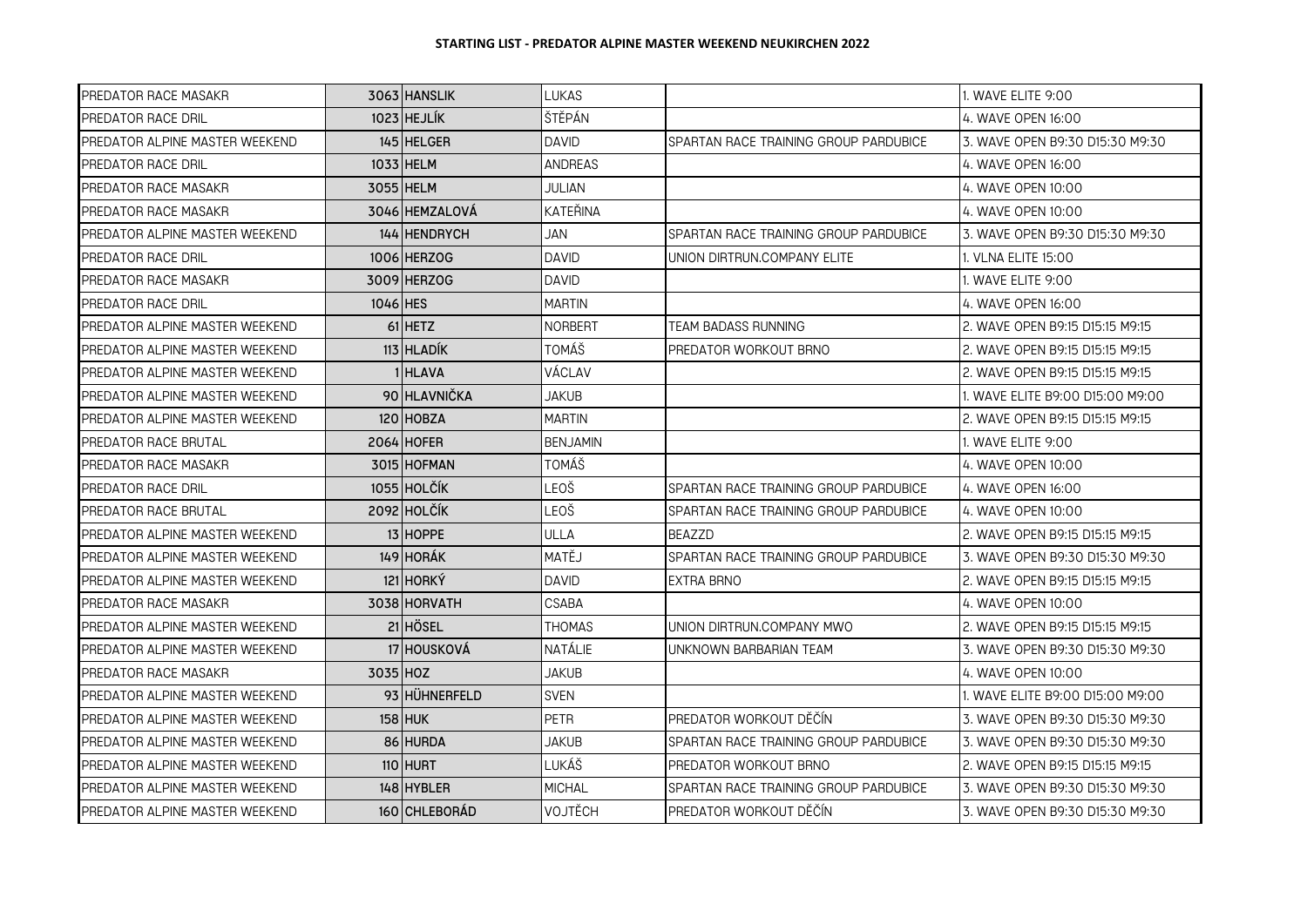| PREDATOR RACE BRUTAL           |          | 2014 CHMELAR    | <b>FILIP</b>     |                                       | 1. WAVE ELITE 9:00               |
|--------------------------------|----------|-----------------|------------------|---------------------------------------|----------------------------------|
| <b>PREDATOR RACE BRUTAL</b>    |          | 2065 CHOVANCOVÁ | <b>THEA</b>      |                                       | 4. WAVE OPEN 10:00               |
| <b>PREDATOR RACE DRIL</b>      |          | 1043 JAHN       | <b>DANIELA</b>   |                                       | 4. WAVE OPEN 16:00               |
| PREDATOR ALPINE MASTER WEEKEND |          | 115 JANDA       | JIŘÍ             | PREDATOR WORKOUT BRNO                 | 2. WAVE OPEN B9:15 D15:15 M9:15  |
| <b>PREDATOR RACE BRUTAL</b>    |          | 2026 JANIGER    | <b>STEFAN</b>    |                                       | 4. WAVE OPEN 10:00               |
| <b>PREDATOR RACE MASAKR</b>    |          | 3065 JELEN      | CAROLINE         |                                       | 4. WAVE OPEN 10:00               |
| <b>PREDATOR RACE BRUTAL</b>    |          | 2059 JEVTIC     | SASA             |                                       | 1. WAVE ELITE 9:00               |
| <b>PREDATOR RACE MASAKR</b>    |          | 3014 JINDROVA   | <b>MIROSLAVA</b> |                                       | 4. WAVE OPEN 10:00               |
| <b>PREDATOR RACE MASAKR</b>    |          | 3051 JONÁŠ      | <b>MAREK</b>     |                                       | 4. WAVE OPEN 10:00               |
| <b>PREDATOR RACE BRUTAL</b>    | 2061 JUD |                 | MARKUS           |                                       | 1. WAVE ELITE 9:00               |
| PREDATOR ALPINE MASTER WEEKEND |          | 31 KABÁT        | JAN              |                                       | 2. WAVE OPEN B9:15 D15:15 M9:15  |
| <b>PREDATOR RACE MASAKR</b>    |          | 3001 KÄFER      | <b>CHRISTIAN</b> |                                       | 1. WAVE ELITE 9:00               |
| PREDATOR ALPINE MASTER WEEKEND |          | 94 KAGER        | <b>MICHAEL</b>   |                                       | 3. WAVE OPEN B9:30 D15:30 M9:30  |
| PREDATOR RACE DRIL             |          | 1038 KAINRATH   | <b>GERNOT</b>    | UNION DIRTRUN.COMPANY DRIL            | 4. WAVE OPEN 16:00               |
| <b>PREDATOR RACE BRUTAL</b>    |          | 2020 KAINRATH   | <b>GERNOT</b>    | UNION DIRTRUN.COMPANY BRUTAL          | 4. WAVE OPEN 10:00               |
| PREDATOR ALPINE MASTER WEEKEND |          | 4 IKALINICHENKO | YEVGENIY         |                                       | 1. WAVE ELITE B9:00 D15:00 M9:00 |
| PREDATOR RACE DRIL             |          | 1008 KALLMÜNZER | <b>VIKTOR</b>    |                                       | 4. WAVE OPEN 16:00               |
| PREDATOR ALPINE MASTER WEEKEND |          | 130 KANČI       | MILAN            | <b>EXTRA BRNO</b>                     | 2. WAVE OPEN B9:15 D15:15 M9:15  |
| <b>PREDATOR RACE DRIL</b>      |          | 1027 KAPIC      | JAN              |                                       | 4. WAVE OPEN 16:00               |
| PREDATOR RACE BRUTAL           |          | 2004 KARLOVEC   | PAVEL            |                                       | 4. WAVE OPEN 10:00               |
| <b>PREDATOR RACE DRIL</b>      |          | 1001 KASMAN     | ONDŘEJ           |                                       | 4. WAVE OPEN 16:00               |
| PREDATOR ALPINE MASTER WEEKEND |          | 57 KEK          | SONJA            | UNION DIRTRUN.COMPANY MWO             | 2. WAVE OPEN B9:15 D15:15 M9:15  |
| PREDATOR ALPINE MASTER WEEKEND |          | 64 KERN         | <b>INGRID</b>    | UNION DIRTRUN.COMPANY MWO             | 2. WAVE OPEN B9:15 D15:15 M9:15  |
| <b>PREDATOR RACE MASAKR</b>    |          | 3019 KITTLER    | RAPHAELA         | UNION DIRTRUN.COMPANY MASAKR          | 4. WAVE OPEN 10:00               |
| PREDATOR RACE BRUTAL           |          | 2041 KLEIN      | <b>ROBERT</b>    |                                       | 4. WAVE OPEN 10:00               |
| <b>PREDATOR RACE MASAKR</b>    |          | 3037 KLEIN      | <b>ROBERT</b>    |                                       | 1. WAVE ELITE 9:00               |
| <b>PREDATOR RACE MASAKR</b>    |          | 3054 KLEMENT    | <b>HELMUT</b>    |                                       | 4. WAVE OPEN 10:00               |
| PREDATOR ALPINE MASTER WEEKEND |          | 143 KLIMPL      | ZDENĚK           | SPARTAN RACE TRAINING GROUP PARDUBICE | 3. WAVE OPEN B9:30 D15:30 M9:30  |
| <b>PREDATOR RACE BRUTAL</b>    |          | 2046 KNES       | JULIA            |                                       | 4. WAVE OPEN 10:00               |
| <b>PREDATOR RACE BRUTAL</b>    |          | 2090 KNESPLOVÁ  | <b>NIKOL</b>     | SPARTAN RACE TRAINING GROUP PARDUBICE | 4. WAVE OPEN 10:00               |
| PREDATOR ALPINE MASTER WEEKEND |          | 140 KNOLL       | <b>MARKUS</b>    |                                       | 2. WAVE OPEN B9:15 D15:15 M9:15  |
| PREDATOR ALPINE MASTER WEEKEND |          | 100 KNOPF       | PHILLIP          |                                       | 1. WAVE ELITE B9:00 D15:00 M9:00 |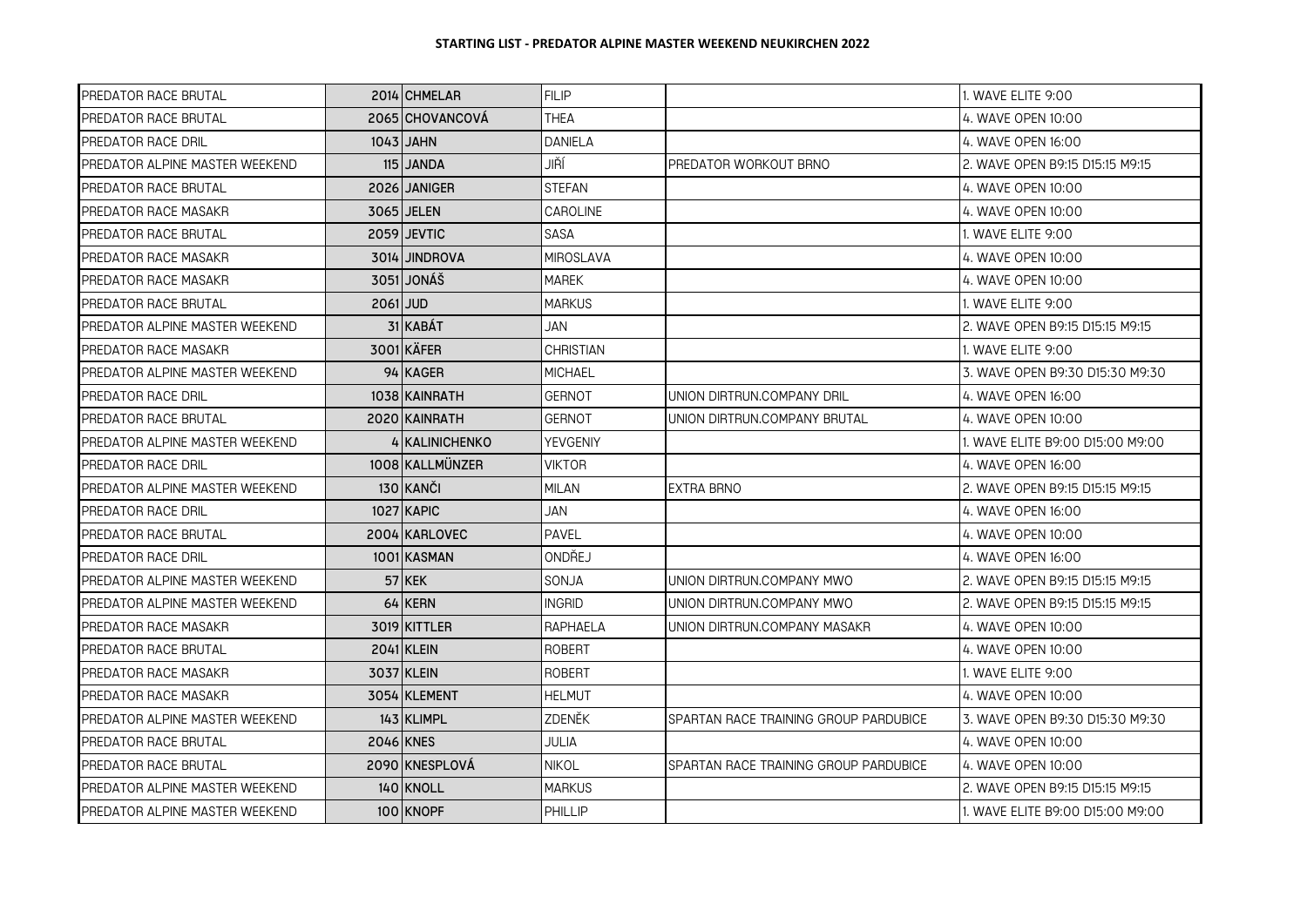| PREDATOR RACE DRIL             | 1059 KOBULNICKÝ | <b>PATRIK RASTISLAV</b> |                           | 4. WAVE OPEN 16:00               |
|--------------------------------|-----------------|-------------------------|---------------------------|----------------------------------|
| PREDATOR RACE MASAKR           | 3017 KÖFLER     | <b>ANDREAS</b>          |                           | 4. WAVE OPEN 10:00               |
| <b>PREDATOR JUNIOR</b>         | 4005 KÖFLER     | JONATHAN                |                           | 6-7 LET/YEARS 13:40              |
| PREDATOR RACE DRIL             | 1024 KOCH       | DAVID                   |                           | 4. WAVE OPEN 16:00               |
| PREDATOR RACE BRUTAL           | 2051 KOCH       | <b>DAVID</b>            |                           | 4. WAVE OPEN 10:00               |
| PREDATOR RACE MASAKR           | 3030 KOCH       | <b>DAVID</b>            |                           | 4. WAVE OPEN 10:00               |
| PREDATOR ALPINE MASTER WEEKEND | $58$ KOLB       | <b>KERSTIN</b>          | UNION DIRTRUN.COMPANY MWO | 2. WAVE OPEN B9:15 D15:15 M9:15  |
| PREDATOR ALPINE MASTER WEEKEND | 8KÖLBL          | LUKAS                   |                           | 1. WAVE ELITE B9:00 D15:00 M9:00 |
| PREDATOR ALPINE MASTER WEEKEND | 156 KOMAREK     | <b>MICHAEL</b>          | <b>CELTIC WARRIOR</b>     | 1. WAVE ELITE B9:00 D15:00 M9:00 |
| PREDATOR RACE MASAKR           | 3064 KOTHMILLER | TONI                    |                           | 1. WAVE ELITE 9:00               |
| PREDATOR RACE BRUTAL           | 2088 KOUDELKOVÁ | MARKÉTA                 | OCR ČELÁKOVICE            | 4. WAVE OPEN 10:00               |
| PREDATOR RACE MASAKR           | 3058 KOUDELKOVÁ | <b>MARKÉTA</b>          | OCR ČELÁKOVICE            | 4. WAVE OPEN 10:00               |
| PREDATOR RACE MASAKR           | 3027 KRAUS      | SANDRA                  |                           | 4. WAVE OPEN 10:00               |
| PREDATOR ALPINE MASTER WEEKEND | 136 KRENN       | ANDREAS                 |                           | 2. WAVE OPEN B9:15 D15:15 M9:15  |
| PREDATOR RACE MASAKR           | 3007 KUBEČEK    | <b>PETR</b>             |                           | 4. WAVE OPEN 10:00               |
| PREDATOR RACE MASAKR           | 3008 KUBEČEK    | <b>ANTONÍN</b>          |                           | 4. WAVE OPEN 10:00               |
| PREDATOR ALPINE MASTER WEEKEND | 137 KUBIŠ       | <b>MICHAEL</b>          | <b>EXTRA BRNO</b>         | 2. WAVE OPEN B9:15 D15:15 M9:15  |
| PREDATOR RACE DRIL             | 1019 KUBOVÁ     | <b>SIMONA</b>           |                           | 4. WAVE OPEN 16:00               |
| PREDATOR ALPINE MASTER WEEKEND | 161 KUČERA      | <b>PETR</b>             | PREDATOR WORKOUT DĚČÍN    | 3. WAVE OPEN B9:30 D15:30 M9:30  |
| PREDATOR ALPINE MASTER WEEKEND | 106 KUDRNA      | <b>MILOŠ</b>            |                           | 3. WAVE OPEN B9:30 D15:30 M9:30  |
| PREDATOR ALPINE MASTER WEEKEND | 123 KUCHAŘ      | LUKÁŠ                   | EXTRA BRNO                | 2. WAVE OPEN B9:15 D15:15 M9:15  |
| PREDATOR RACE BRUTAL           | 2003 KULHÁNEK   | TOMÁŠ                   |                           | 4. WAVE OPEN 10:00               |
| PREDATOR RACE MASAKR           | 3071 KŮTA       | <b>FILIP</b>            |                           | 4. WAVE OPEN 10:00               |
| PREDATOR ALPINE MASTER WEEKEND | 43 LANG         | <b>BENJAMIN</b>         |                           | 1. WAVE ELITE B9:00 D15:00 M9:00 |
| PREDATOR ALPINE MASTER WEEKEND | 89 LANGER       | <b>GERNOT</b>           |                           | 3. WAVE OPEN B9:30 D15:30 M9:30  |
| PREDATOR RACE BRUTAL           | 2072 LEINAUER   | JOHANNA                 |                           | 4. WAVE OPEN 10:00               |
| PREDATOR ALPINE MASTER WEEKEND | 65 LEITGEB      | <b>DANIEL</b>           | UNION DIRTRUN.COMPANY MWO | 2. WAVE OPEN B9:15 D15:15 M9:15  |
| PREDATOR ALPINE MASTER WEEKEND | 34 LEITINGER    | THOMAS                  | UNION DIRTRUN.COMPANY MWO | 2. WAVE OPEN B9:15 D15:15 M9:15  |
| PREDATOR RACE DRIL             | 1026 LEKEŠOVÁ   | <b>NIKOLA</b>           |                           | 4. WAVE OPEN 16:00               |
| PREDATOR RACE BRUTAL           | 2070 LENZ       | <b>ELISABETH</b>        |                           | 1. WAVE ELITE 9:00               |
| PREDATOR RACE DRIL             | 1030 LERCH      | <b>ISABELLA</b>         |                           | 4. WAVE OPEN 16:00               |
| PREDATOR RACE DRIL             | 1031 LERCH      | CHRISTIAN               |                           | 4. WAVE OPEN 16:00               |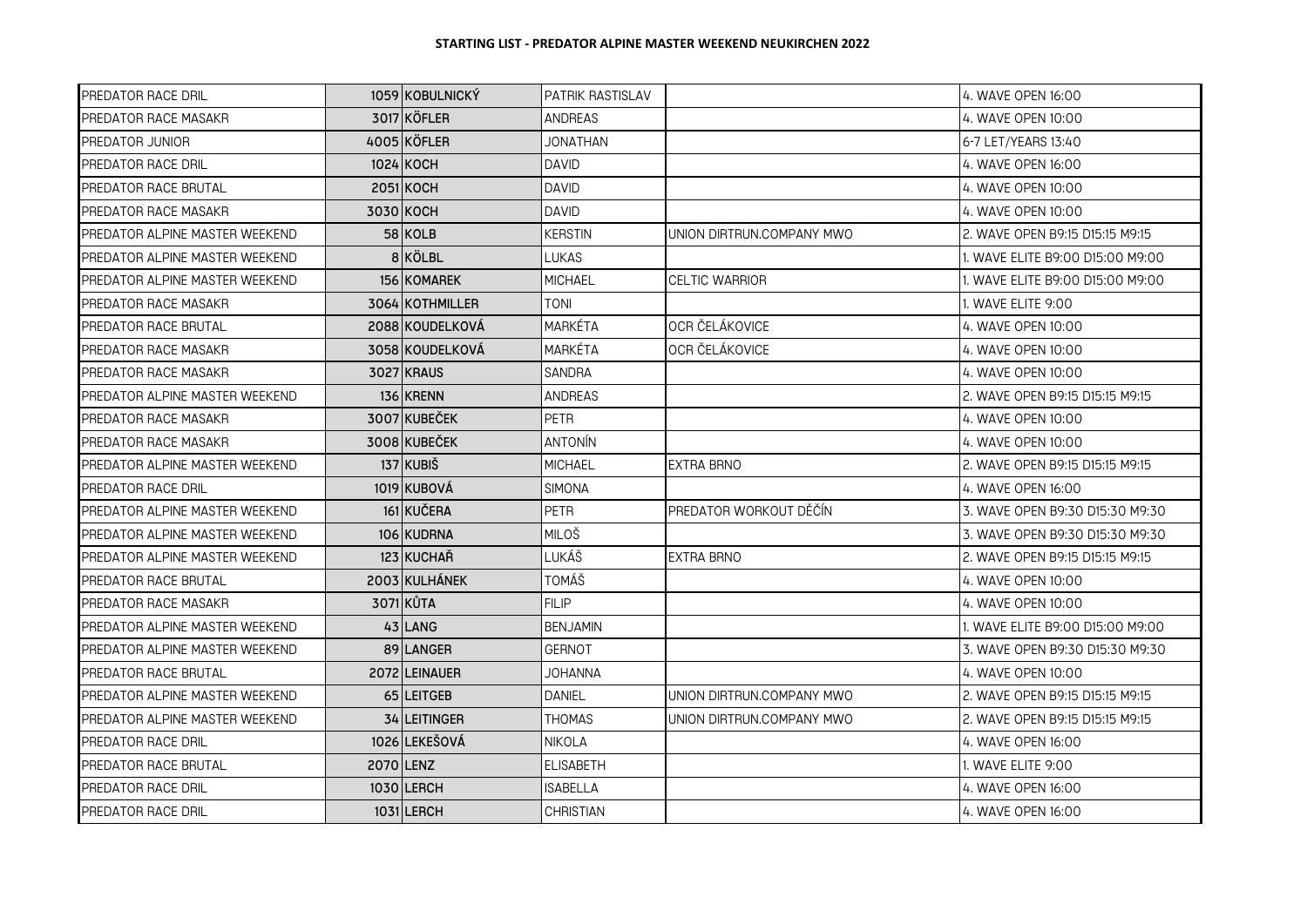| <b>PREDATOR RACE BRUTAL</b>           | 2024 LIENBACHER    | <b>CHRISTIAN</b> |                                       | 4. WAVE OPEN 10:00               |
|---------------------------------------|--------------------|------------------|---------------------------------------|----------------------------------|
| <b>PREDATOR RACE BRUTAL</b>           | 2033 LINKA         | ONDŘEJ           |                                       | 4. WAVE OPEN 10:00               |
| <b>PREDATOR RACE DRIL</b>             | 1062 LIŠKOVÁ       | TEREZA           |                                       | 4. WAVE OPEN 16:00               |
| <b>PREDATOR RACE MASAKR</b>           | 3075 LIŠKOVÁ       | TEREZA           |                                       | 4. WAVE OPEN 10:00               |
| <b>PREDATOR RACE DRIL</b>             | 1044 LOCHNER       | <b>NOAH</b>      |                                       | 4. WAVE OPEN 16:00               |
| <b>PREDATOR RACE DRIL</b>             | 1045 LOCHNER       | ANNA-LENA        |                                       | 4. WAVE OPEN 16:00               |
| <b>PREDATOR RACE MASAKR</b>           | 3031LOSCHEK        | JÜRGEN           |                                       | 4. WAVE OPEN 10:00               |
| <b>PREDATOR RACE MASAKR</b>           | 3028 LUDOVIC       | GAUDE            |                                       | 1. WAVE ELITE 9:00               |
| <b>PREDATOR RACE BRUTAL</b>           | 2034 LUGMAYR       | ROBERT           |                                       | 4. WAVE OPEN 10:00               |
| PREDATOR ALPINE MASTER WEEKEND        | 41 LUTONSKY        | <b>PATRIK</b>    |                                       | 2. WAVE OPEN B9:15 D15:15 M9:15  |
| PREDATOR JUNIOR                       | 4007 MACÁN         | MÁŤA             |                                       | 4-5 LET/YEARS 13:30              |
| <b>PREDATOR RACE BRUTAL</b>           | 2091 MACH          | <b>DOMINIK</b>   | SPARTAN RACE TRAINING GROUP PARDUBICE | 4. WAVE OPEN 10:00               |
| <b>PREDATOR RACE DRIL</b>             | 1012 MACHKOVÁ      | <b>ELIŠKA</b>    |                                       | 4. WAVE OPEN 16:00               |
| PREDATOR ALPINE MASTER WEEKEND        | 29 MACHO           | JAN              |                                       | 2. WAVE OPEN B9:15 D15:15 M9:15  |
| PREDATOR ALPINE MASTER WEEKEND        | 118 MACHREICH      | <b>PHILIPP</b>   | TEAM BADASS RUNNING                   | 1. WAVE ELITE B9:00 D15:00 M9:00 |
| PREDATOR ALPINE MASTER WEEKEND        | 135 MANGONI        | <b>FRANCESCO</b> |                                       | 1. WAVE ELITE B9:00 D15:00 M9:00 |
| PREDATOR RACE DRIL                    | 1010 MAREK         | <b>PAVEL</b>     |                                       | 4. WAVE OPEN 16:00               |
| <b>PREDATOR RACE BRUTAL</b>           | 2094 MATOUŠEK      | DAVID            |                                       | 4. WAVE OPEN 10:00               |
| <b>PREDATOR RACE MASAKR</b>           | 3073 MATTERSBERGER | <b>STEPHAN</b>   |                                       | 1. WAVE ELITE 9:00               |
| PREDATOR ALPINE MASTER WEEKEND        | 141 MATTNER        | <b>SEBASTIAN</b> |                                       | 2. WAVE OPEN B9:15 D15:15 M9:15  |
| PREDATOR RACE BRUTAL                  | 2079 MATTNER       | LAURA            |                                       | 4. WAVE OPEN 10:00               |
| PREDATOR JUNIOR                       | 4012 MAURER        | LIAH             |                                       | 6-7 LET/YEARS 13:40              |
| PREDATOR RACE DRIL                    | 1036 MENDEL        | JULIA            |                                       | 4. WAVE OPEN 16:00               |
| <b>PREDATOR RACE MASAKR</b>           | 3032 MIKES         | <b>FILIP</b>     |                                       | 4. WAVE OPEN 10:00               |
| PREDATOR ALPINE MASTER WEEKEND        | 51 MIKES           | PETR             | PREDATOR WORKOUT BRNO                 | 2. WAVE OPEN B9:15 D15:15 M9:15  |
| <b>PREDATOR ALPINE MASTER WEEKEND</b> | 32 MUGITSCH        | <b>KEVIN</b>     | UNION DIRTRUN.COMPANY MWO             | 2. WAVE OPEN B9:15 D15:15 M9:15  |
| <b>PREDATOR RACE BRUTAL</b>           | 2042 MÜLLNER       | <b>NADINE</b>    |                                       | 4. WAVE OPEN 10:00               |
| <b>PREDATOR RACE MASAKR</b>           | 3042 NAGELE        | <b>MICHAEL</b>   |                                       | 4. WAVE OPEN 10:00               |
| PREDATOR ALPINE MASTER WEEKEND        | 68 NAGY            | <b>STEFAN</b>    | CELTIC WARRIOR                        | 1. WAVE ELITE B9:00 D15:00 M9:00 |
| PREDATOR JUNIOR                       | 4001 NAGY          | <b>STEFAN</b>    |                                       | 12-13 LET/YEARS 14:10            |
| PREDATOR RACE DRIL                    | 1035 NÁROŽNÁ       | ANDREA           |                                       | 1. VLNA ELITE 15:00              |
| PREDATOR ALPINE MASTER WEEKEND        | 150 NEČINA         | <b>MIROSLAV</b>  | SPARTAN RACE TRAINING GROUP PARDUBICE | 3. WAVE OPEN B9:30 D15:30 M9:30  |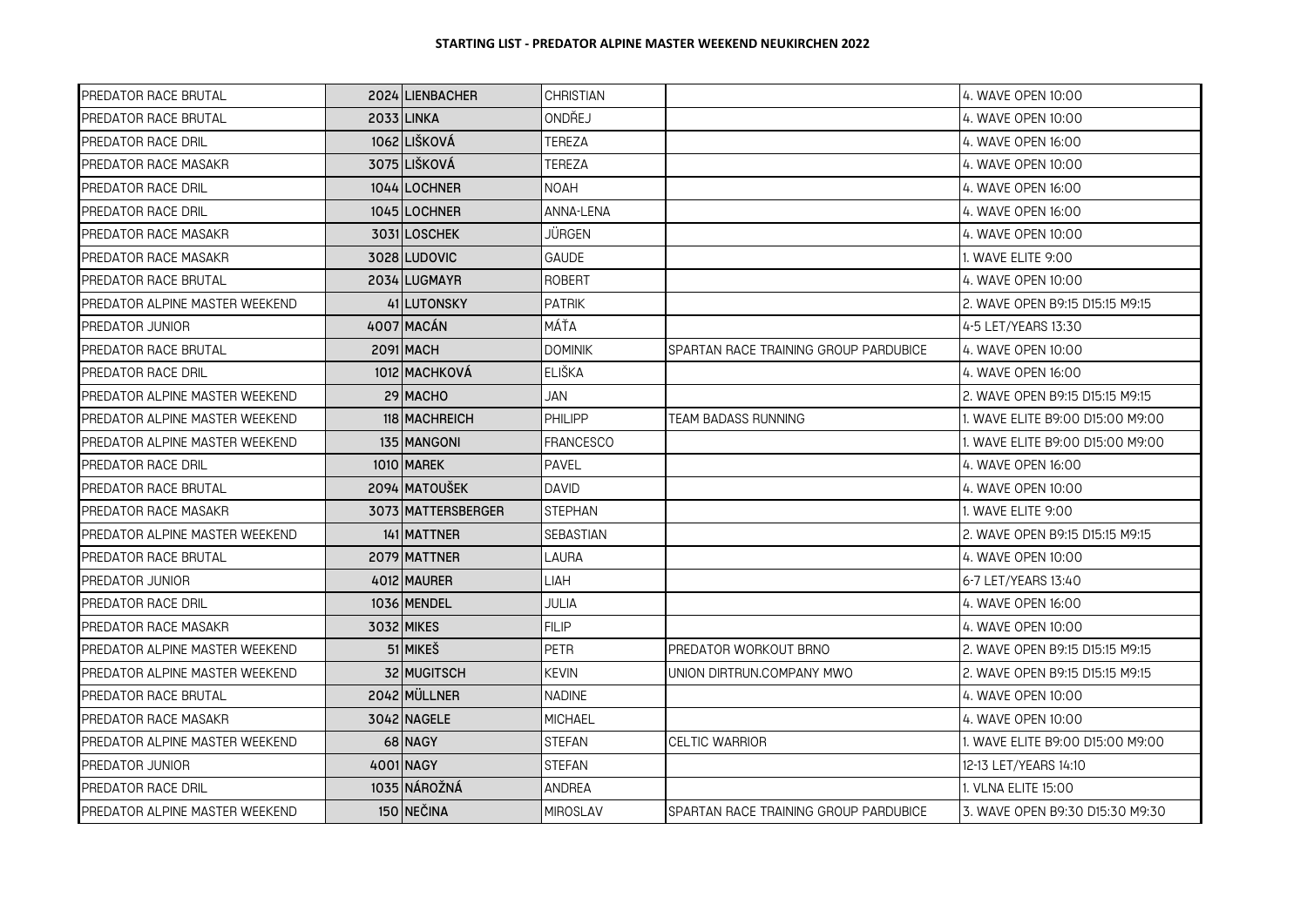| PREDATOR ALPINE MASTER WEEKEND | 26 NEJDR        | ALEŠ           |                                       | 2. WAVE OPEN B9:15 D15:15 M9:15  |
|--------------------------------|-----------------|----------------|---------------------------------------|----------------------------------|
| <b>PREDATOR RACE BRUTAL</b>    | 2011 NEUBAUER   | PETRA          | UNION DIRTRUN.COMPANY BRUTAL          | 4. WAVE OPEN 10:00               |
| <b>PREDATOR RACE MASAKR</b>    | 3034 NEUGEBAUER | <b>CLAUDIA</b> |                                       | 4. WAVE OPEN 10:00               |
| PREDATOR ALPINE MASTER WEEKEND | 36 NEUHUBER     | <b>MARKUS</b>  |                                       | 1. WAVE ELITE B9:00 D15:00 M9:00 |
| PREDATOR ALPINE MASTER WEEKEND | 28 NOVÁK        | <b>MARTIN</b>  |                                       | 1. WAVE ELITE B9:00 D15:00 M9:00 |
| PREDATOR RACE BRUTAL           | 2075 NOVOTNÝ    | JAN            |                                       | 4. WAVE OPEN 10:00               |
| PREDATOR RACE BRUTAL           | 2018 NOVOTNÝ    | JAKUB          |                                       | 4. WAVE OPEN 10:00               |
| PREDATOR ALPINE MASTER WEEKEND | 92 OBERTHANNER  | <b>MARCO</b>   |                                       | 3. WAVE OPEN B9:30 D15:30 M9:30  |
| <b>PREDATOR RACE MASAKR</b>    | 3012 OLTHOFF    | <b>TORSTEN</b> |                                       | 4. WAVE OPEN 10:00               |
| <b>PREDATOR RACE MASAKR</b>    | 3018 ORTNER     | DANIEL         |                                       | 4. WAVE OPEN 10:00               |
| <b>PREDATOR RACE BRUTAL</b>    | 2040 PALDUS     | TADEÁŠ         |                                       | 4. WAVE OPEN 10:00               |
| <b>PREDATOR RACE DRIL</b>      | 1002 PARASKA    | <b>MARTIN</b>  |                                       | 4. WAVE OPEN 16:00               |
| PREDATOR ALPINE MASTER WEEKEND | 73 PARRIS       | <b>STUART</b>  |                                       | 3. WAVE OPEN B9:30 D15:30 M9:30  |
| <b>PREDATOR RACE MASAKR</b>    | 3052 PAVLÍK     | JIŘÍ           |                                       | 4. WAVE OPEN 10:00               |
| PREDATOR ALPINE MASTER WEEKEND | 127 PAVLÍKOVÁ   | <b>MARTINA</b> | EXTRA BRNO                            | 2. WAVE OPEN B9:15 D15:15 M9:15  |
| PREDATOR ALPINE MASTER WEEKEND | 55 PEINER       | <b>MARCO</b>   | UNION DIRTRUN.COMPANY ELITE           | 1. WAVE ELITE B9:00 D15:00 M9:00 |
| PREDATOR ALPINE MASTER WEEKEND | 126 PEŠTÁLOVÁ   | ANDREA         | <b>EXTRA BRNO</b>                     | 2. WAVE OPEN B9:15 D15:15 M9:15  |
| PREDATOR ALPINE MASTER WEEKEND | 98 PETRÁŇ       | RADEK          |                                       | 3. WAVE OPEN B9:30 D15:30 M9:30  |
| PREDATOR ALPINE MASTER WEEKEND | 6 PFALZ         | JÜRGEN         |                                       | 2. WAVE OPEN B9:15 D15:15 M9:15  |
| <b>PREDATOR RACE BRUTAL</b>    | 2087 PFEFFER    | JAN            | OCR ČELÁKOVICE                        | 4. WAVE OPEN 10:00               |
| PREDATOR RACE MASAKR           | 3059 PFEFFER    | JAN            | OCR ČELÁKOVICE                        | 4. WAVE OPEN 10:00               |
| PREDATOR RACE DRIL             | 1040 PIDDIU     | <b>SIMON</b>   |                                       | 4. WAVE OPEN 16:00               |
| PREDATOR ALPINE MASTER WEEKEND | $25$ PILS       | <b>NICOLE</b>  |                                       | 2. WAVE OPEN B9:15 D15:15 M9:15  |
| PREDATOR ALPINE MASTER WEEKEND | $30$ PILS       | <b>MICHAEL</b> |                                       | 1. WAVE ELITE B9:00 D15:00 M9:00 |
| PREDATOR ALPINE MASTER WEEKEND | 82 PIVODA       | <b>DANIEL</b>  |                                       | 3. WAVE OPEN B9:30 D15:30 M9:30  |
| PREDATOR ALPINE MASTER WEEKEND | 129 PIVOŇKA     | JAROSLAV       | EXTRA BRNO                            | 2. WAVE OPEN B9:15 D15:15 M9:15  |
| PREDATOR ALPINE MASTER WEEKEND | 75 PLHAK        | <b>MICHAEL</b> | UNION DIRTRUN.COMPANY ELITE           | 1. WAVE ELITE B9:00 D15:00 M9:00 |
| <b>PREDATOR RACE BRUTAL</b>    | 2067 PLIEBNIG   | <b>THOMAS</b>  |                                       | 4. WAVE OPEN 10:00               |
| <b>PREDATOR RACE BRUTAL</b>    | 2012 POINTINGER | JASMIN         | UNION DIRTRUN.COMPANY BRUTAL          | 4. WAVE OPEN 10:00               |
| PREDATOR RACE DRIL             | 1056 IPOJKAROVÁ | KATEŘINA       | SPARTAN RACE TRAINING GROUP PARDUBICE | 4. WAVE OPEN 16:00               |
| <b>PREDATOR RACE BRUTAL</b>    | 2049 POJKAROVÁ  | KATEŘINA       |                                       | 4. WAVE OPEN 10:00               |
| <b>PREDATOR RACE BRUTAL</b>    | 2093 POJKAROVÁ  | KATEŘINA       | SPARTAN RACE TRAINING GROUP PARDUBICE | 4. WAVE OPEN 10:00               |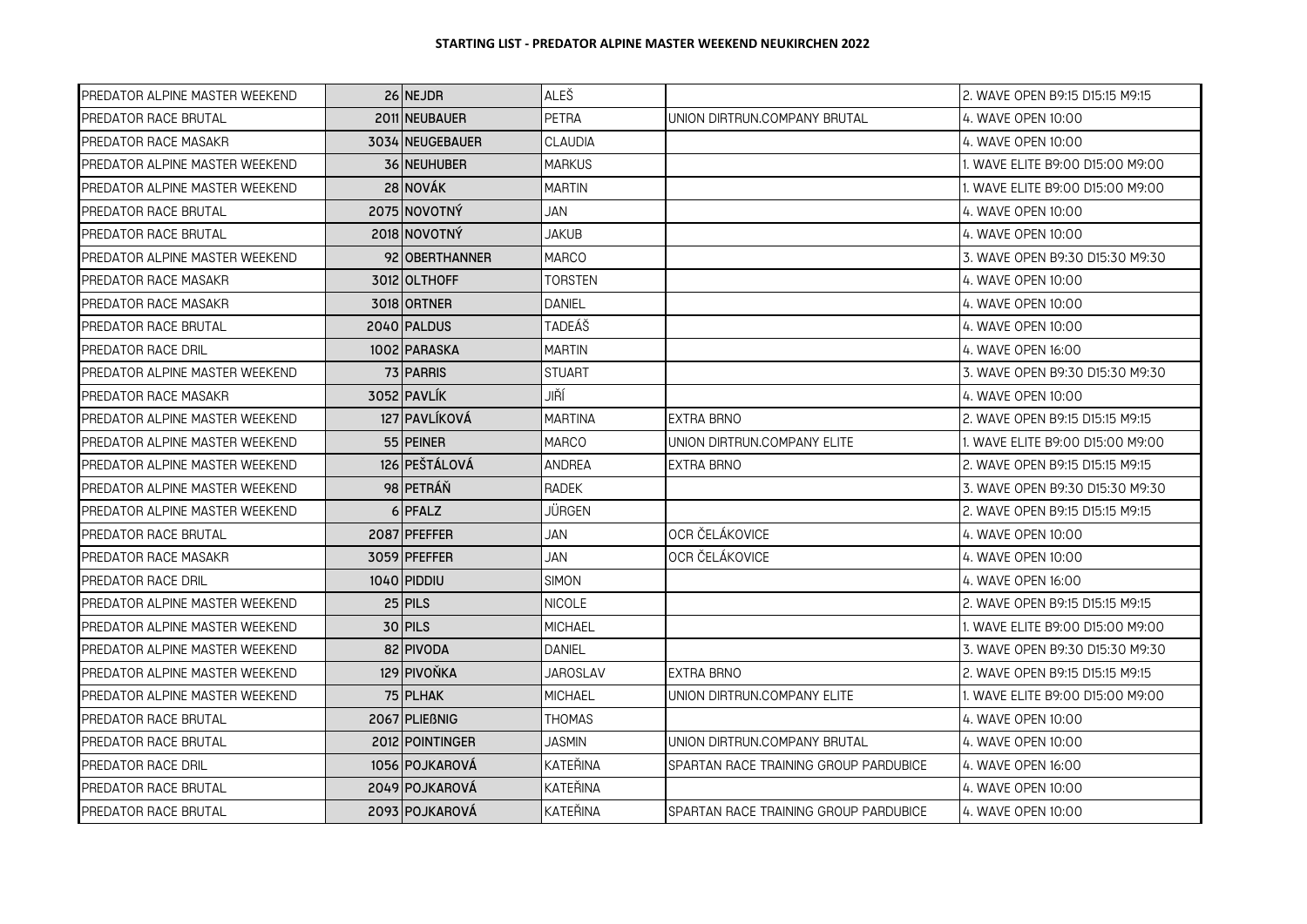| PREDATOR ALPINE MASTER WEEKEND | 111 POKORNÁ       | KATEŘINA        | PREDATOR WORKOUT BRNO                 | 2. WAVE OPEN B9:15 D15:15 M9:15  |
|--------------------------------|-------------------|-----------------|---------------------------------------|----------------------------------|
| PREDATOR ALPINE MASTER WEEKEND | 52 PORTNER        | <b>RICHARD</b>  |                                       | 2. WAVE OPEN B9:15 D15:15 M9:15  |
| PREDATOR ALPINE MASTER WEEKEND | 7 PRACHAŘ         | <b>DANIEL</b>   | UNKNOWN BARBARIAN TEAM                | 2. WAVE OPEN B9:15 D15:15 M9:15  |
| PREDATOR RACE MASAKR           | 3047 PROBST       | <b>ROCCO</b>    |                                       | 4. WAVE OPEN 10:00               |
| PREDATOR ALPINE MASTER WEEKEND | 78 PÜHRER         | JOHANNA         |                                       | 2. WAVE OPEN B9:15 D15:15 M9:15  |
| PREDATOR RACE BRUTAL           | 2056 RAITROVÁ     | VENDULA         |                                       | 4. WAVE OPEN 10:00               |
| PREDATOR ALPINE MASTER WEEKEND | 16 RAJNOCH        | ŠTĚPÁN          |                                       | 3. WAVE OPEN B9:30 D15:30 M9:30  |
| PREDATOR RACE MASAKR           | 3004 RAMPÍR       | JIŘÍ            | <b>DIVERSITY BEASTS</b>               | 4. WAVE OPEN 10:00               |
| PREDATOR RACE MASAKR           | 3003 RAMPÍROVÁ    | PETRA           | <b>DIVERSITY BEASTS</b>               | 4. WAVE OPEN 10:00               |
| PREDATOR RACE BRUTAL           | 2016 REGÁLOVÁ     | PETRA           |                                       | 4. WAVE OPEN 10:00               |
| PREDATOR RACE BRUTAL           | 2036 REISL        | RAFFAEL         |                                       | 4. WAVE OPEN 10:00               |
| PREDATOR RACE BRUTAL           | 2071 REITERMAN    | <b>PETR</b>     |                                       | 4. WAVE OPEN 10:00               |
| PREDATOR RACE BRUTAL           | 2030 RIEGLER      | STEFAN          | MEN IN DRECK                          | 1. WAVE ELITE 9:00               |
| PREDATOR JUNIOR                | 4009 RICHTRMOC    | ANTONÍN         |                                       | 10-11 LET/YEARS 14:00            |
| PREDATOR RACE DRIL             | 1053 RICHTRMOCOVÁ | <b>IRENA</b>    | <b>GLADIATORS</b>                     | 4. WAVE OPEN 16:00               |
| PREDATOR RACE DRIL             | 1047 RICHTRMOCOVÁ | <b>EMA</b>      | <b>GLADIATORS</b>                     | 4. WAVE OPEN 16:00               |
| PREDATOR RACE MASAKR           | 3053 ROSTÁS       | LUKÁŠ           |                                       | 4. WAVE OPEN 10:00               |
| PREDATOR RACE MASAKR           | 3020 ROTTER       | <b>STEFANIE</b> | UNION DIRTRUN.COMPANY MASAKR          | 4. WAVE OPEN 10:00               |
| PREDATOR RACE BRUTAL           | 2086 RULÍŠEK      | TOMÁŠ           | OCR ČELÁKOVICE                        | 4. WAVE OPEN 10:00               |
| PREDATOR RACE MASAKR           | 3057 RULÍŠEK      | TOMÁŠ           | OCR ČELÁKOVICE                        | 4. WAVE OPEN 10:00               |
| PREDATOR RACE MASAKR           | 3068 RŮŽIČKA      | VÁCLAV          |                                       | 4. WAVE OPEN 10:00               |
| PREDATOR RACE MASAKR           | 3021 RYBA         | <b>MICHAL</b>   |                                       | 4. WAVE OPEN 10:00               |
| PREDATOR ALPINE MASTER WEEKEND | 87 ŘEZÁČ          | MATĚJ           | SPARTAN RACE TRAINING GROUP PARDUBICE | 3. WAVE OPEN B9:30 D15:30 M9:30  |
| PREDATOR RACE BRUTAL           | 2096 ŘEŽÁBKOVÁ    | <b>MONIKA</b>   |                                       | 1. WAVE ELITE 9:00               |
| PREDATOR RACE DRIL             | 1004 SACHSSE      | <b>CHRISTIN</b> |                                       | 4. WAVE OPEN 16:00               |
| PREDATOR RACE BRUTAL           | 2005 SACHSSE      | <b>CHRISTIN</b> |                                       | 4. WAVE OPEN 10:00               |
| PREDATOR RACE DRIL             | 1060 SALATINOVÁ   | BLAŽENA         |                                       | 4. WAVE OPEN 16:00               |
| PREDATOR ALPINE MASTER WEEKEND | 103 SALZMANN      | <b>HERBERT</b>  |                                       | 1. WAVE ELITE B9:00 D15:00 M9:00 |
| PREDATOR ALPINE MASTER WEEKEND | 46 SEBASTIAN      | SCHULTZ-IGAST   | SURVIVALRUNNING AUGSBURG              | 1. WAVE ELITE B9:00 D15:00 M9:00 |
| PREDATOR ALPINE MASTER WEEKEND | 151 SEDLÁK        | JAN             |                                       | 1. WAVE ELITE B9:00 D15:00 M9:00 |
| PREDATOR ALPINE MASTER WEEKEND | 50 SEIFERT        | <b>JULIANE</b>  |                                       | 3. WAVE OPEN B9:30 D15:30 M9:30  |
| PREDATOR ALPINE MASTER WEEKEND | 71 SETTELE        | STEFAN          | SURVIVALRUNNING AUGSBURG              | 1. WAVE ELITE B9:00 D15:00 M9:00 |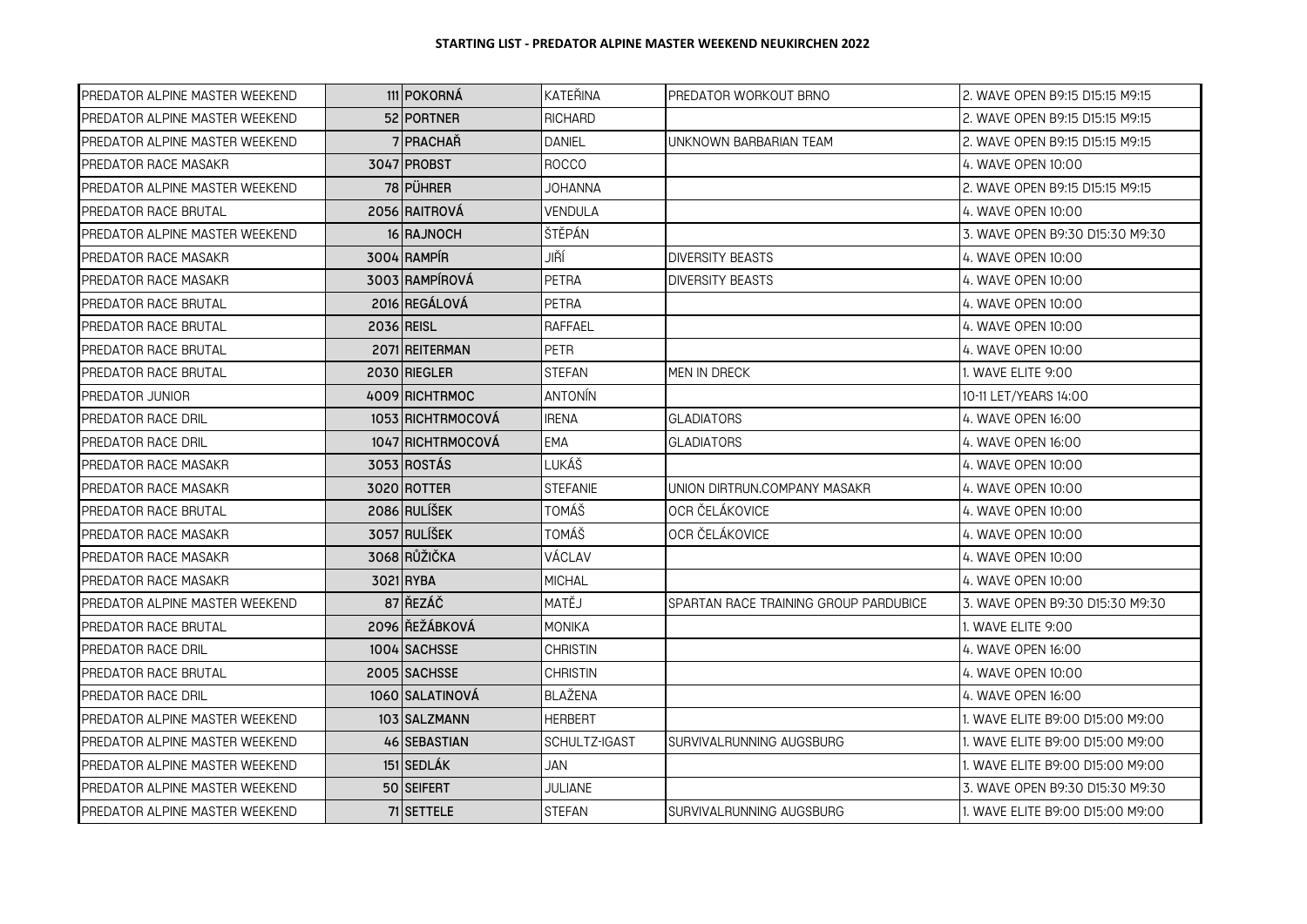| PREDATOR ALPINE MASTER WEEKEND | 47 SCHACHERL         | JAN               |                              | 2. WAVE OPEN B9:15 D15:15 M9:15  |
|--------------------------------|----------------------|-------------------|------------------------------|----------------------------------|
| PREDATOR RACE BRUTAL           | 2013 SCHAUMBERGER    | <b>MARTINA</b>    | UNION DIRTRUN.COMPANY BRUTAL | 4. WAVE OPEN 10:00               |
| PREDATOR ALPINE MASTER WEEKEND | 45 SCHERER           | <b>THOMAS</b>     | SURVIVALRUNNING AUGSBURG     | 1. WAVE ELITE B9:00 D15:00 M9:00 |
| PREDATOR RACE BRUTAL           | 2098 SCHERNTHANER    | <b>MARIO</b>      |                              | 1. WAVE ELITE 9:00               |
| PREDATOR JUNIOR                | 4025 SCHERNTHANER    | SOEY              |                              | 8-9 LET/YEARS 13:50              |
| PREDATOR JUNIOR                | 4026 SCHERNTHANER    | <b>FINN</b>       |                              | 6-7 LET/YEARS 13:40              |
| PREDATOR ALPINE MASTER WEEKEND | <b>19 SCHILLING</b>  | ISABELLA          | SURVIVALRUNNING AUGSBURG     | 2. WAVE OPEN B9:15 D15:15 M9:15  |
| PREDATOR RACE DRIL             | 1039 SCHNECKENLEITER | <b>HELMUT</b>     |                              | 1. VLNA ELITE 15:00              |
| PREDATOR JUNIOR                | 4008 SCHNECKENLEITER | AMY               |                              | 8-9 LET/YEARS 13:50              |
| PREDATOR RACE DRIL             | 1058 SCHRATL         | <b>MICHAEL</b>    |                              | 1. VLNA ELITE 15:00              |
| PREDATOR ALPINE MASTER WEEKEND | 33 SCHREDL           | MARTIN            | UNION DIRTRUN.COMPANY MWO    | 2. WAVE OPEN B9:15 D15:15 M9:15  |
| PREDATOR ALPINE MASTER WEEKEND | 88 SCHREINER         | LARA-MARIE        |                              | 3. WAVE OPEN B9:30 D15:30 M9:30  |
| PREDATOR ALPINE MASTER WEEKEND | 134 SCHUELER         | <b>CONSTANTIN</b> | <b>CELTIC WARRIOR</b>        | 1. WAVE ELITE B9:00 D15:00 M9:00 |
| PREDATOR ALPINE MASTER WEEKEND | 56 SCHUH             | <b>MARTIN</b>     | UNION DIRTRUN.COMPANY ELITE  | 1. WAVE ELITE B9:00 D15:00 M9:00 |
| PREDATOR RACE MASAKR           | 3036 SCHUCHHARDT     | <b>MANUEL</b>     |                              | 4. WAVE OPEN 10:00               |
| PREDATOR ALPINE MASTER WEEKEND | 20 SCHUSTER          | <b>HELENA</b>     | SURVIVALRUNNING AUGSBURG     | 1. WAVE ELITE B9:00 D15:00 M9:00 |
| PREDATOR RACE DRIL             | 1028 SCHWAIGER       | LUDWIG            |                              | 4. WAVE OPEN 16:00               |
| PREDATOR ALPINE MASTER WEEKEND | 109 SCHWEIGERT       | <b>MATTHIAS</b>   | SURVIVALRUNNING AUGSBURG     | 1. WAVE ELITE B9:00 D15:00 M9:00 |
| PREDATOR RACE MASAKR           | 3005 SIEHLOW         | <b>MATTHIAS</b>   |                              | 4. WAVE OPEN 10:00               |
| PREDATOR RACE BRUTAL           | 2053 SIMKO           | <b>RICHARD</b>    |                              | 4. WAVE OPEN 10:00               |
| PREDATOR ALPINE MASTER WEEKEND | 159 SMOLA            | JIŘÍ              | PREDATOR WORKOUT DĚČÍN       | 3. WAVE OPEN B9:30 D15:30 M9:30  |
| PREDATOR RACE BRUTAL           | 2078 SONNLEITNER     | <b>SABINE</b>     |                              | 1. WAVE ELITE 9:00               |
| PREDATOR RACE DRIL             | 1042 SPLICHAL        | <b>MARTIN</b>     |                              | 4. WAVE OPEN 16:00               |
| PREDATOR RACE BRUTAL           | 2095 SPORKOVÁ        | VÁCLAVA           | OCR ČELÁKOVICE               | 4. WAVE OPEN 10:00               |
| PREDATOR JUNIOR                | 4013 STEGER          | JAN               |                              | 8-9 LET/YEARS 13:50              |
| PREDATOR JUNIOR                | 4019 STEGER          | <b>EMILY</b>      |                              | 6-7 LET/YEARS 13:40              |
| PREDATOR JUNIOR                | 4020 STEGER          | MAYA              |                              | 4-5 LET/YEARS 13:30              |
| PREDATOR ALPINE MASTER WEEKEND | 22 STEINER           | <b>ANDREAS</b>    | UNION DIRTRUN.COMPANY MWO    | 2. WAVE OPEN B9:15 D15:15 M9:15  |
| PREDATOR JUNIOR                | 4002 STEINER         | LUCA              |                              | 6-7 LET/YEARS 13:40              |
| PREDATOR JUNIOR                | 4021 STEIXNER        | <b>MAXIMILIAN</b> |                              | 10-11 LET/YEARS 14:00            |
| PREDATOR RACE BRUTAL           | 2073 STÖSSL          | <b>ALEXANDRA</b>  |                              | 4. WAVE OPEN 10:00               |
| PREDATOR RACE BRUTAL           | 2074 STÖSSL          | ALEXANDER         |                              | 4. WAVE OPEN 10:00               |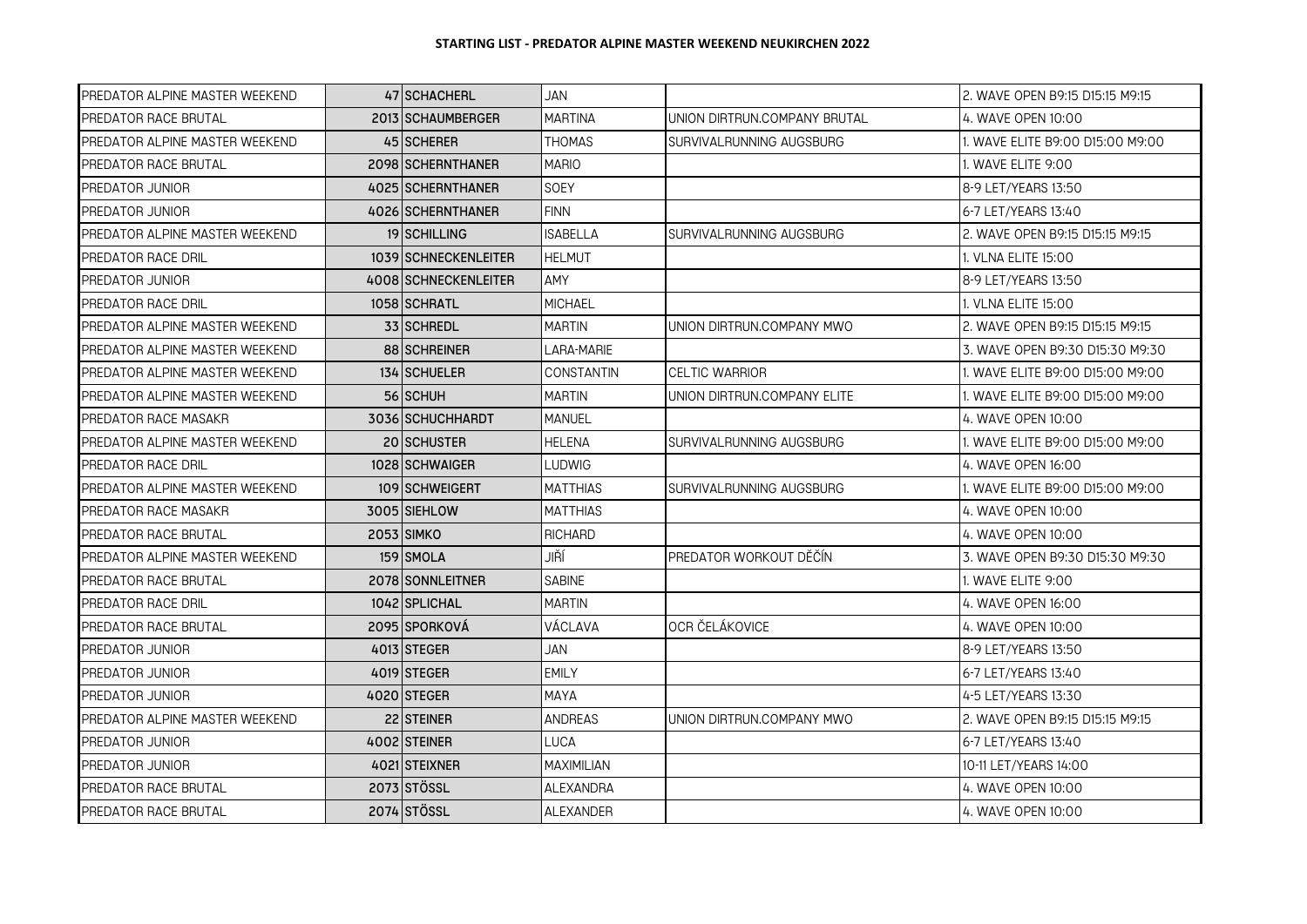| PREDATOR JUNIOR                | 4022 STOTTER                                  | <b>LUIS</b>         |                           | 4-5 LET/YEARS 13:30              |
|--------------------------------|-----------------------------------------------|---------------------|---------------------------|----------------------------------|
| PREDATOR JUNIOR                | 4023 STOTTER                                  | <b>ELLA</b>         |                           | 8-9 LET/YEARS 13:50              |
| PREDATOR ALPINE MASTER WEEKEND | 99 STROUHAL                                   | <b>DAVID</b>        |                           | 3. WAVE OPEN B9:30 D15:30 M9:30  |
| PREDATOR ALPINE MASTER WEEKEND | 79 SUCHAN                                     | <b>MIROSLAV</b>     |                           | 3. WAVE OPEN B9:30 D15:30 M9:30  |
| PREDATOR ALPINE MASTER WEEKEND | 54 SUMMER                                     | <b>MELANIE</b>      | UNION DIRTRUN.COMPANY MWO | 2. WAVE OPEN B9:15 D15:15 M9:15  |
| PREDATOR ALPINE MASTER WEEKEND | $163$ SUND                                    | <b>MARC</b>         | SURVIVALRUNNING AUGSBURG  | 1. WAVE ELITE B9:00 D15:00 M9:00 |
| PREDATOR RACE BRUTAL           | 2038 SVOBODA                                  | ONDŘEJ              |                           | 4. WAVE OPEN 10:00               |
| PREDATOR RACE DRIL             | 1018 SVOBODOVÁ                                | <b>MONIKA</b>       |                           | 4. WAVE OPEN 16:00               |
| PREDATOR ALPINE MASTER WEEKEND | 95 SZABO                                      | <b>AKOS KOPPANY</b> |                           | 3. WAVE OPEN B9:30 D15:30 M9:30  |
| <b>PREDATOR RACE BRUTAL</b>    | 2043 ŠENKEŘÍK                                 | <b>ERIK</b>         |                           | 4. WAVE OPEN 10:00               |
| PREDATOR RACE BRUTAL           | 2045 ŠENKEŘÍKOVÁ                              | <b>ILONA</b>        |                           | 4. WAVE OPEN 10:00               |
| PREDATOR RACE DRIL             | 1022 ŠILHAVA                                  | <b>JANA</b>         |                           | 4. WAVE OPEN 16:00               |
| PREDATOR ALPINE MASTER WEEKEND | $44$ $\overline{\smash{\text{S}}\text{IMEK}}$ | <b>MARTIN</b>       |                           | 2. WAVE OPEN B9:15 D15:15 M9:15  |
| PREDATOR ALPINE MASTER WEEKEND | $108$ ŠÍPEK                                   | <b>MARTIN</b>       |                           | 3. WAVE OPEN B9:30 D15:30 M9:30  |
| PREDATOR ALPINE MASTER WEEKEND | 27 ŠTĚPÁNEK                                   | <b>JAROSLAV</b>     |                           | 2. WAVE OPEN B9:15 D15:15 M9:15  |
| PREDATOR ALPINE MASTER WEEKEND | 157 ŠTÍRKOVÁ                                  | LUCIE               | PREDATOR WORKOUT DĚČÍN    | 3. WAVE OPEN B9:30 D15:30 M9:30  |
| PREDATOR ALPINE MASTER WEEKEND | 105 TICHÁ                                     | <b>LUCIE</b>        |                           | 2. WAVE OPEN B9:15 D15:15 M9:15  |
| PREDATOR ALPINE MASTER WEEKEND | 104 TICHÝ                                     | <b>MILAN</b>        |                           | 2. WAVE OPEN B9:15 D15:15 M9:15  |
| PREDATOR ALPINE MASTER WEEKEND | 40 TOBIAS                                     | <b>HOERMANN</b>     |                           | 1. WAVE ELITE B9:00 D15:00 M9:00 |
| PREDATOR ALPINE MASTER WEEKEND | 77 TREMETZBERGER                              | <b>MANUEL</b>       |                           | 1. WAVE ELITE B9:00 D15:00 M9:00 |
| PREDATOR RACE BRUTAL           | 2037 TRITSCHER                                | <b>FLORIAN</b>      |                           | 4. WAVE OPEN 10:00               |
| PREDATOR RACE DRIL             | 1009 TRYKAR                                   | TOMÁŠ               |                           | 4. WAVE OPEN 16:00               |
| PREDATOR RACE BRUTAL           | 2047 TSCHURNIG                                | <b>DANIEL</b>       |                           | 4. WAVE OPEN 10:00               |
| PREDATOR RACE DRIL             | 1011 ULLRICH                                  | <b>BARBARA</b>      |                           | 4. WAVE OPEN 16:00               |
| <b>PREDATOR RACE BRUTAL</b>    | 2006 ULLRICH                                  | <b>BARBARA</b>      |                           | 4. WAVE OPEN 10:00               |
| PREDATOR RACE BRUTAL           | 2089 ULRYCHOVÁ                                | <b>MICHAELA</b>     | OCR ČELÁKOVICE            | 4. WAVE OPEN 10:00               |
| PREDATOR RACE MASAKR           | 3060 ULRYCHOVÁ                                | MICHAELA            | OCR ČELÁKOVICE            | 4. WAVE OPEN 10:00               |
| PREDATOR RACE DRIL             | 1029 UNGER                                    | <b>FLORIAN</b>      |                           | 4. WAVE OPEN 16:00               |
| PREDATOR ALPINE MASTER WEEKEND | 138 URBANOVÁ                                  | <b>LUCIA</b>        | EXTRA BRNO                | 2. WAVE OPEN B9:15 D15:15 M9:15  |
| PREDATOR RACE DRIL             | 1003 URBANOVÁ                                 | <b>MARTINA</b>      |                           | 4. WAVE OPEN 16:00               |
| PREDATOR RACE DRIL             | 1000 VACULA                                   | TOMÁŠ DEAN          |                           | 4. WAVE OPEN 16:00               |
| PREDATOR RACE BRUTAL           | 2001 VACULA                                   | TOMÁŠ DEAN          |                           | 4. WAVE OPEN 10:00               |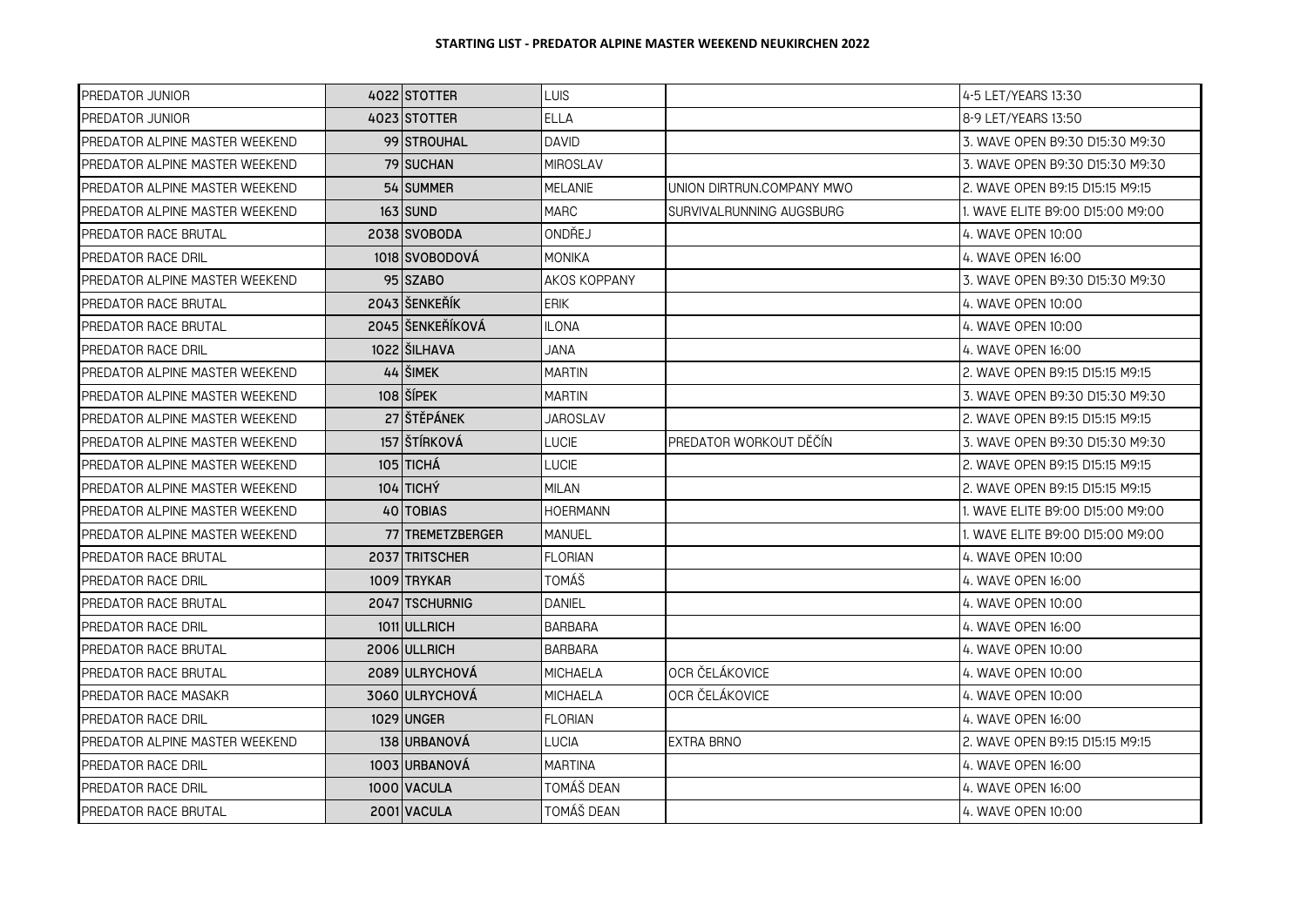| PREDATOR ALPINE MASTER WEEKEND |           | 97 VAN GINNEKEN  | <b>ROEL</b>     |                                       | 1. WAVE ELITE B9:00 D15:00 M9:00 |
|--------------------------------|-----------|------------------|-----------------|---------------------------------------|----------------------------------|
| PREDATOR RACE DRIL             |           | 1052 VEBER       | VOJTĚCH         | <b>GLADIATORS</b>                     | 4. WAVE OPEN 16:00               |
| PREDATOR RACE DRIL             |           | 1048 VEBER       | PAVEL           | <b>GLADIATORS</b>                     | 4. WAVE OPEN 16:00               |
| PREDATOR RACE BRUTAL           |           | 2080 VEBER       | <b>PAVEL</b>    |                                       | 4. WAVE OPEN 10:00               |
| PREDATOR RACE DRIL             |           | 1050 VEBEROVÁ    | PETRA           | <b>GLADIATORS</b>                     | 4. WAVE OPEN 16:00               |
| PREDATOR RACE MASAKR           | 3022 VEČL |                  | ONDŘEJ          | <b>DIVERSITY BEASTS</b>               | 4. WAVE OPEN 10:00               |
| PREDATOR RACE BRUTAL           |           | 2060 VEČLOVÁ     | RADKA           |                                       | 4. WAVE OPEN 10:00               |
| PREDATOR ALPINE MASTER WEEKEND |           | 114 VEPŘEK       | <b>MARTIN</b>   | PREDATOR WORKOUT BRNO                 | 2. WAVE OPEN B9:15 D15:15 M9:15  |
| PREDATOR RACE DRIL             |           | 1051 VESELÁ      | LUCIE           | <b>GLADIATORS</b>                     | 4. WAVE OPEN 16:00               |
| PREDATOR RACE DRIL             |           | 1049 VESELÝ      | <b>RADEK</b>    | <b>GLADIATORS</b>                     | 4. WAVE OPEN 16:00               |
| PREDATOR RACE BRUTAL           |           | 2050 VIEHAUSER   | <b>FLORIAN</b>  |                                       | 4. WAVE OPEN 10:00               |
| PREDATOR ALPINE MASTER WEEKEND |           | $146$ VÍŠEK      | TADEÁŠ          | SPARTAN RACE TRAINING GROUP PARDUBICE | 3. WAVE OPEN B9:30 D15:30 M9:30  |
| PREDATOR ALPINE MASTER WEEKEND |           | 3 VLČEK          | TOMÁŠ           |                                       | 2. WAVE OPEN B9:15 D15:15 M9:15  |
| PREDATOR ALPINE MASTER WEEKEND |           | 101 VOBORSKÝ     | MATĚJ           |                                       | 2. WAVE OPEN B9:15 D15:15 M9:15  |
| PREDATOR RACE BRUTAL           |           | 2010 VOCELKA     | <b>PETR</b>     |                                       | 4. WAVE OPEN 10:00               |
| PREDATOR ALPINE MASTER WEEKEND |           | 76 VODENKA       | JAKUB           |                                       | 2. WAVE OPEN B9:15 D15:15 M9:15  |
| PREDATOR RACE BRUTAL           |           | 2055   VOGELTANZ | <b>PETR</b>     |                                       | 4. WAVE OPEN 10:00               |
| PREDATOR RACE MASAKR           |           | 3002 VOGL        | <b>MARTIN</b>   |                                       | 4. WAVE OPEN 10:00               |
| PREDATOR RACE MASAKR           |           | 3013 VOIGT       | <b>DANIEL</b>   |                                       | 4. WAVE OPEN 10:00               |
| PREDATOR JUNIOR                |           | 4004 VOITHOFER   | KILIAN          |                                       | 10-11 LET/YEARS 14:00            |
| PREDATOR RACE DRIL             |           | 1034 VOLÁK       | ADAM            |                                       | 1. VLNA ELITE 15:00              |
| PREDATOR RACE MASAKR           |           | 3074 VOPASEK     | <b>MIROSLAV</b> |                                       | 4. WAVE OPEN 10:00               |
| PREDATOR JUNIOR                |           | 4027 VORDEREGGER | TOBIAS          |                                       | 8-9 LET/YEARS 13:50              |
| PREDATOR ALPINE MASTER WEEKEND |           | 12 VORGIC        | <b>ZELJKO</b>   | <b>BEAZZD</b>                         | 2. WAVE OPEN B9:15 D15:15 M9:15  |
| PREDATOR RACE MASAKR           |           | 3011 VOROBOK     | TOMÁŠ           |                                       | 1. WAVE ELITE 9:00               |
| PREDATOR RACE MASAKR           |           | 3040 VOROBOK     | LUKÁŠ           |                                       | 1. WAVE ELITE 9:00               |
| PREDATOR RACE BRUTAL           |           | 2044 VRÁNA       | <b>VILÉM</b>    |                                       | 4. WAVE OPEN 10:00               |
| PREDATOR RACE BRUTAL           |           | 2076 WALTER      | <b>PIERRE</b>   |                                       | 1. WAVE ELITE 9:00               |
| PREDATOR RACE BRUTAL           |           | 2015 WEHNER      | <b>MARTIN</b>   |                                       | 4. WAVE OPEN 10:00               |
| PREDATOR RACE MASAKR           |           | 3070 WEHNER      | <b>MARTIN</b>   |                                       | 1. WAVE ELITE 9:00               |
| PREDATOR RACE DRIL             |           | 1013 WEISS       | PHILIPP         | UNION DIRTRUN.COMPANY ELITE           | 1. VLNA ELITE 15:00              |
| PREDATOR ALPINE MASTER WEEKEND |           | 72 WEITHE        | <b>DANIEL</b>   |                                       | 3. WAVE OPEN B9:30 D15:30 M9:30  |